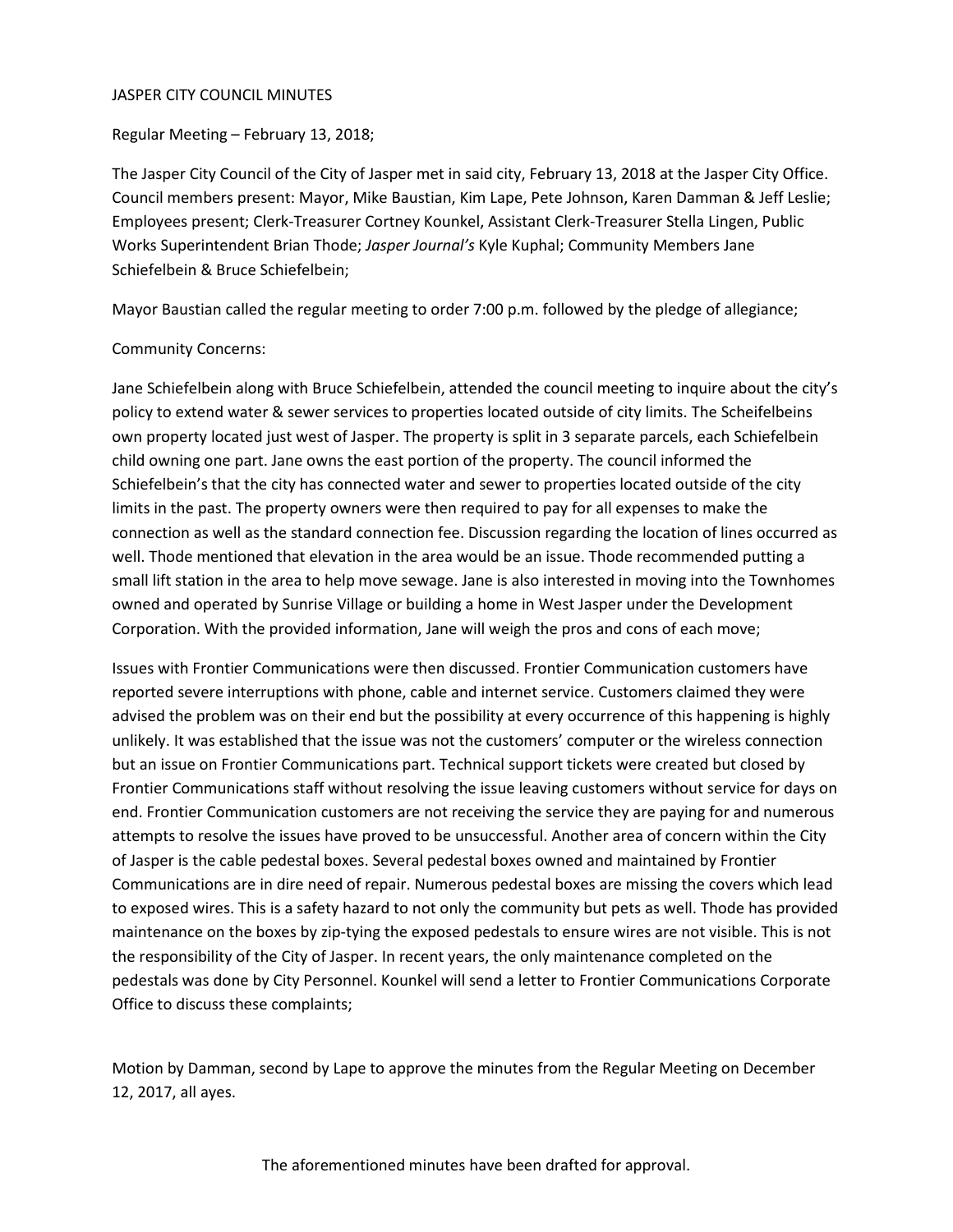Review and approve the January Claims to date: M&H Communications, Fire-Mobile Radio/Install Light Bar/Install Siren, \$847.00; Rock Co. Highway Dept., 15.8 Ton Sand/Salt Mixture, \$474.00; Double D Gravel, Inc., Backhoe for tile line on Burr and West Jasper, \$3,815.72; Ewert Recreation Center, Free Motion Treadmill, \$350.00; Core & Main, Meters/Adapters/Installation Materials, \$1,443.46; US Bank NA, Street Bond Principal & Interest, \$41,912.50; Motion by Damman, second by Johnson to approve the January claims to date, all ayes, carried;

Receipts noted: Ludolph Bus Inc., Jan, Feb, March 2018 Rental Fee, \$900.00; Peoples Bank, Transfer in from Money Market, \$75,000.00; Pipestone Co. Treasurer, 1/18 Distribution, \$10.272.46; Stonewall Bar & Grill, Liquor License Fee/Memorial Hall Rental, \$1,050.00;

### DELINQUENT SEWER/WATER/GARBAGE:

The delinquent sewer, water and garbage report was discussed with the council. The list was considerably long. Lingen sent shut-off notices to residents on the list 2-1/2 weeks ago. They were advised to pay their bill by February 5, 2018 to avoid disconnection. Two people came in to pay their bill after receiving the notice. Nine residences will be shut off on Wednesday, February 14, 2018;

Lingen would like to follow the guidelines of Pipestone Co. Ministerial Association when it comes to the Jasper Area United Fund. The Association offers vouchers to people in need, which means the person does not a get a check or cash directly from the Association but can get gas, food, etc. and the Association will cover the bill. The Association also limits helping individuals a maximum of 2 times per year. This helps defer people from taking advantage of the program;

# WELLNESS CENTER/QCC:

A Jasper resident will be donating an exercise bike to the Wellness Center;

5 new members were recruited over the past month;

Lape informed the council that she has heard many requests to purchase another Nu-Step. The current Nu-Step offers a circular motion while the requested machine has a skiing motion. Kounkel will look into pricing and present at the next council meeting;

### NEW BUSINESS:

Lincoln Pipestone Rural Water will be increasing their water rate to \$2.56 starting 6-1-18. Lingen mentioned the delinquent Sewer/Water/Garbage accounts that were assessed to property taxes, are being covered by the city currently. No matter if the water is shut off, the city still pays to required fee. Motion by Johnson, second by Lape to add \$0.10 starting 7-1-18, all ayes, carried;

The Lincoln Pipestone Rural Water User Agreement & Meter Installation Notification was presented to the council as an informational sheet;

CHS Eastern Farmers has requested a permanent disconnection of water and sewer services at the property located at 221 3<sup>rd</sup> Street West. Motion by Leslie, second by Damman to grant the permanent disconnection of services at 221 3<sup>rd</sup> Street West, all ayes, carried;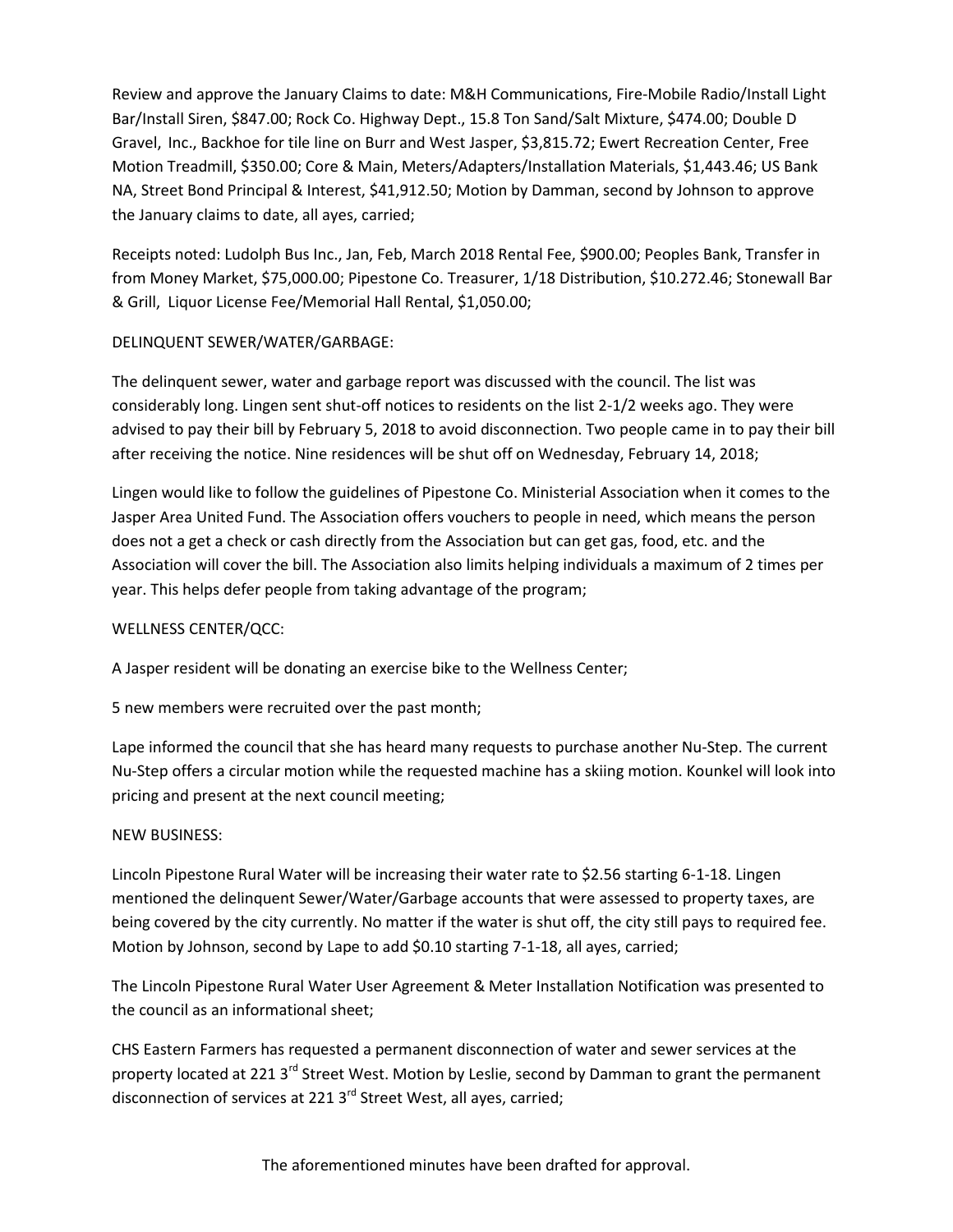FYI: The Pipestone County Board of Commissioners will hold a public hearing on March 7, 2018 at 9:00am to obtain input from other local governments and the public in order to formulate a program for the utilization of available Federal, State and Local funds for road improvements and bridge replacements and to obtain input on the proposed rehabilitation work of the Historic Stone Arch Bridge located near Split Rock Creek State Park south of Ihlen;

### OLD BUSINESS:

The Rural Fire Board Meeting was held on January 20, 2018. According the Leslie, the meeting went fine although only 3 of the 6 board members attended. The Rural Fire Board approved the proposed raises for the Volunteer Fire Department members. Kounkel will look into the Relief Association and see what the city owes them. Will have for next month;

Motion by Damman. Second by Lape to approve Resolution 18-44, increasing wages for the Jasper Volunteer Fire Department members, all ayes, carried. Abstained: Leslie & Johnson;

## PUBLIC WORKS REPORT:

No land use permits were issued during the month of January. Thode was approached about moving a house into West Jasper on the lot located just south of the property owned by Mark Baatz. The home will be a ranch style mobile home. The home is required to have a foundation and Thode would like to see pictures of the home before approving. This is still in the beginning stages;

The number of cars located in the apartment parking lot has been creating problems during snow alerts. During the last snowstorm, Thode noticed it was not as bad as originally thought. There are 2 cars in the parking lot that have not moved in a couple of months. Kounkel will speak with the property owner and have them rid of the inoperable cars;

Christmas décor is currently on sale. Kounkel presented the council with different styles of skylines to replace the fresh greenery on Wall Street. The city currently has five lines that go across the street, four being fresh greenery. The greenery is \$1.25 a foot and is very time consuming. Motion by Damman, second by Lape to replace one line with the purchase of the Doves of Peace Skyline. Each year, the council will discuss replacing one line as the decorations go on sale;

The city of Jasper will need to address ways to receive money to reline the sewers. Thode thinks the project will cost \$10,000.00 per block. The lines in West Jasper will not have to be replaced. Kounkel will look into establishing a sewer debt fund and present at the next meeting;

# ITEMS ANYONE WANTS TO ADD TO THE AGENDA:

A Jasper Economic Development Authority members term has expired. The council will have to approve the new members term at the next council meeting;

### Upcoming Meetings:

The next council meeting is scheduled for Tuesday, March 13, 2018 at 7:00 p.m.;

The Local Board of Appeal & Equalization Hearing is scheduled for Thursday, April 26, 2018;

The aforementioned minutes have been drafted for approval.